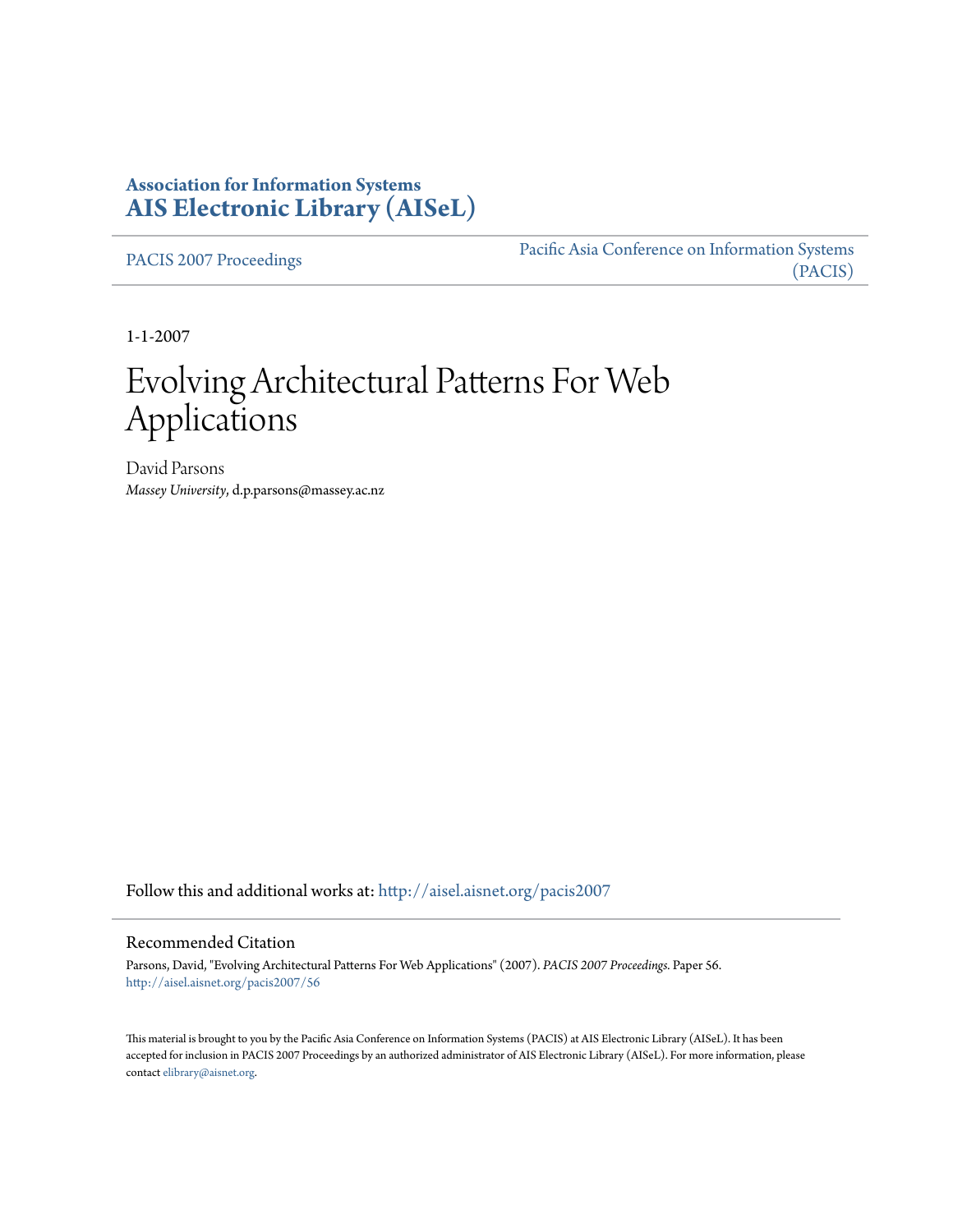## **104. Evolving Architectural Patterns For Web Applications**

David Parsons Massey University, Auckland, New Zealand d.p.parsons@massey.ac.nz

#### **Abstract**

*Web application architectural component relationships have evolved over the last decade or so to the point where they have become well established both as common design patterns and embedded in software frameworks. However with the increasing adoption of Web 2.0 technologies and Ajax based web applications, new patterns are starting to emerge. These patterns have yet to become well established in the literature, though a number of new frameworks are beginning to appear. In this paper we review the core patterns of traditional web application architectures, as described in the literature. We then move on to collect some new patterns that have begun to emerge and integrate them into a larger architectural view of how contemporary web applications are evolving. Where it is necessary to illustrate these patterns within a specific web technology, we use components from the Java Enterprise Edition.*

**Keywords:** Web application, design pattern, software architecture, The Web 2.0, Ajax

## **1. Introduction**

Design patterns are reusable elements of software. Their common level of abstraction is a component that solves a general design problem in a particular context, but does not span an entire application or subsystem (Gamma et al, 1995, Buschmann et al, 1996). In contrast, architectural patterns are shared understandings of the major components of a system"s design (Fowler, 2003). The relationship between them is that an architecture can incorporate many patterns. For example the JUnit framework has an architecture that utilises a large number of design patterns (Gamma, 1998). In the web application context, the design patterns that are in common use have evolved slowly along with the technologies. For example, the first Java server side component was the servlet in 1996. This was followed by the JavaServer Page (JSP) in 1999. The first JSP specification included two suggested small scale architectural patterns, JSP Model 1 (where a single component processes both the HTTP request and response) and JSP model 2 (where one component processes the request and delegates to another to process the response). Although these were removed from later specifications into supporting documents (e.g. Mahmoud 2003), developers began to build Model 2 architectures with servlets, developing the *front controller servlet* pattern that we see used by popular web application frameworks such as Struts and JavaServer Faces. Thus we find that patterns emerge from practice in ways that are not necessarily foreseen when the technology is first introduced. Currently, we are at a stage where a large number of technologies that have been maturing slowly for some time (JavaScript, the Document Object Model, XML services) are beginning to be used in ways that show emerging patterns and architectures. We begin this paper by reviewing the core patterns that are used in many web application architectures, and describe a reference architecture built on these patterns. We then explore some emerging Web 2.0 and Ajax design patterns that have begun to be described in the literature. We conclude by looking at how these patterns may be integrated into existing architectures to provide an overall architectural pattern for contemporary web application development.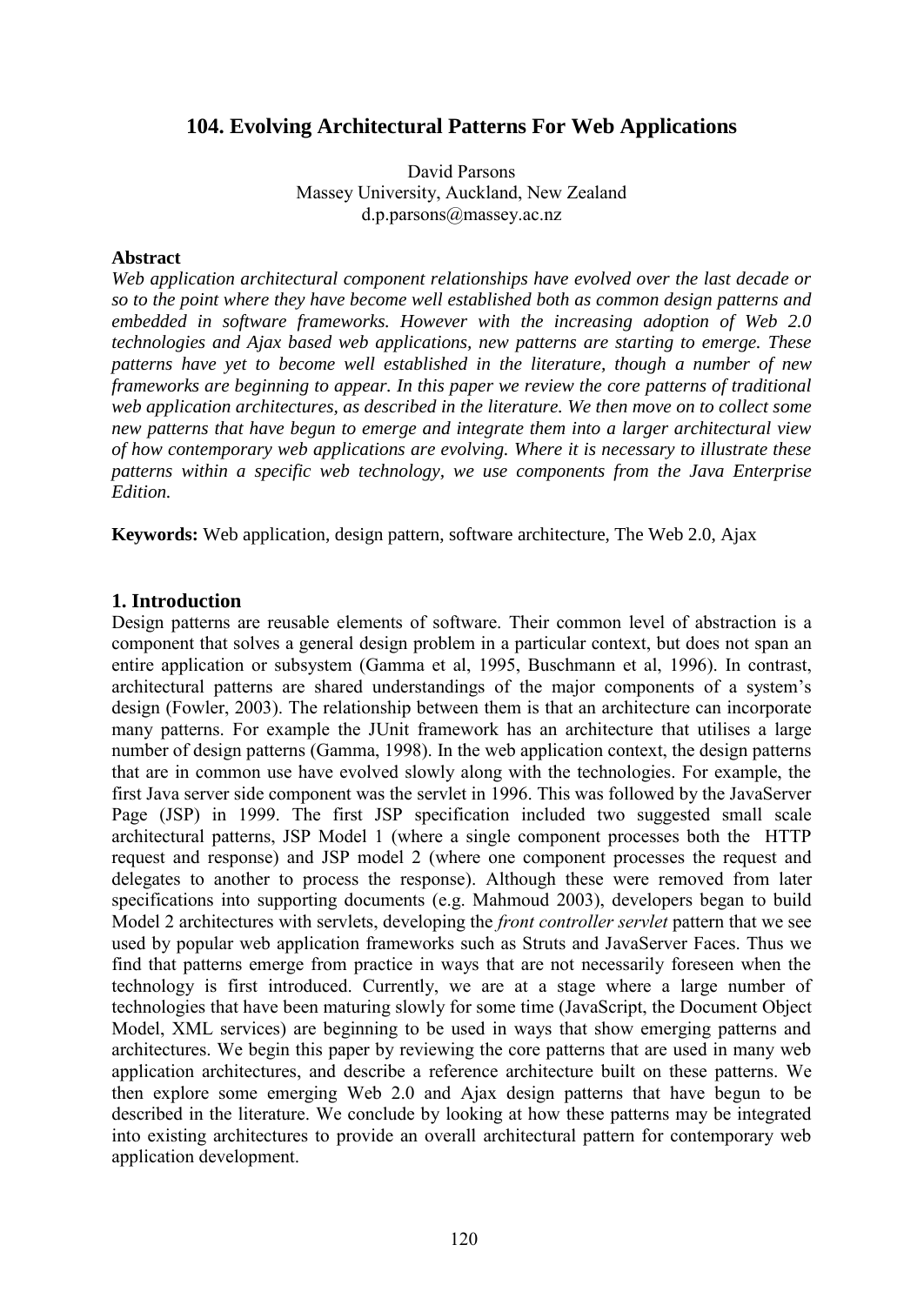#### **2. Common Web Application Design Patterns**

The architectures of web applications and many of their supporting frameworks have become well established since web application components began to appear in the latter half of the 1990s. These architectures are combinations of well understood design patterns that work together to provide architectural frameworks. On the server side, the Model 2 architecture has become widely applied as the view/controller pair of a web-based version of the model view controller architecture, its essential pattern comprising a separation of concerns between the components processing the HTTP request, accessing the underlying model and building the HTTP response (Seshadri, 1999). Behind this view controller layer the model is likely to use patterns such as *data transfer / access object*. The controller itself may be based on either the *page controller* or *front controller* patterns (Fowler 2003). However with frameworks, the latter is much more likely. Another important pattern is the *view helper*, which may to some extent be seen to be in conflict with the front controller as it appears to be based on a Model 1 architecture. However this is only the case if we take the patterns as complete and separate units. Aspects of both patterns can easily be combined if the view helper is seen in a Model 2 context. Further patterns can be applied to the view component itself. A common approach is to use the *template view*, (Fowler, 2003) which is the one expressed by the view helper pattern where the view page contains the template structure for the page and the embedded components (the "value beans") are plugged into that structure to give dynamic content. However an alternative way of building the view is to use the *transform view* pattern where the page is generated by transforming a (dynamically created) XML document. The two may be combined by plugging partial transforms that generate parts of a document, rather than a full page, into a template view. Figure 1 shows how these various patterns fit into a web application architecture. Although this blending of architectural and design patterns is common in practice, we rarely find them combined together in this type of representation. It is important, however, to begin our analysis with this kind of overview because each interaction between an architecture and a pattern, or between one pattern and another, has implications for the functionality and cohesion of the overall application. Selecting between a template or transform view, for example, has major implications for the way the system works even though both can be encompassed within a Model 2 architecture.



**Figure 1: Common design patterns within a web application architecture**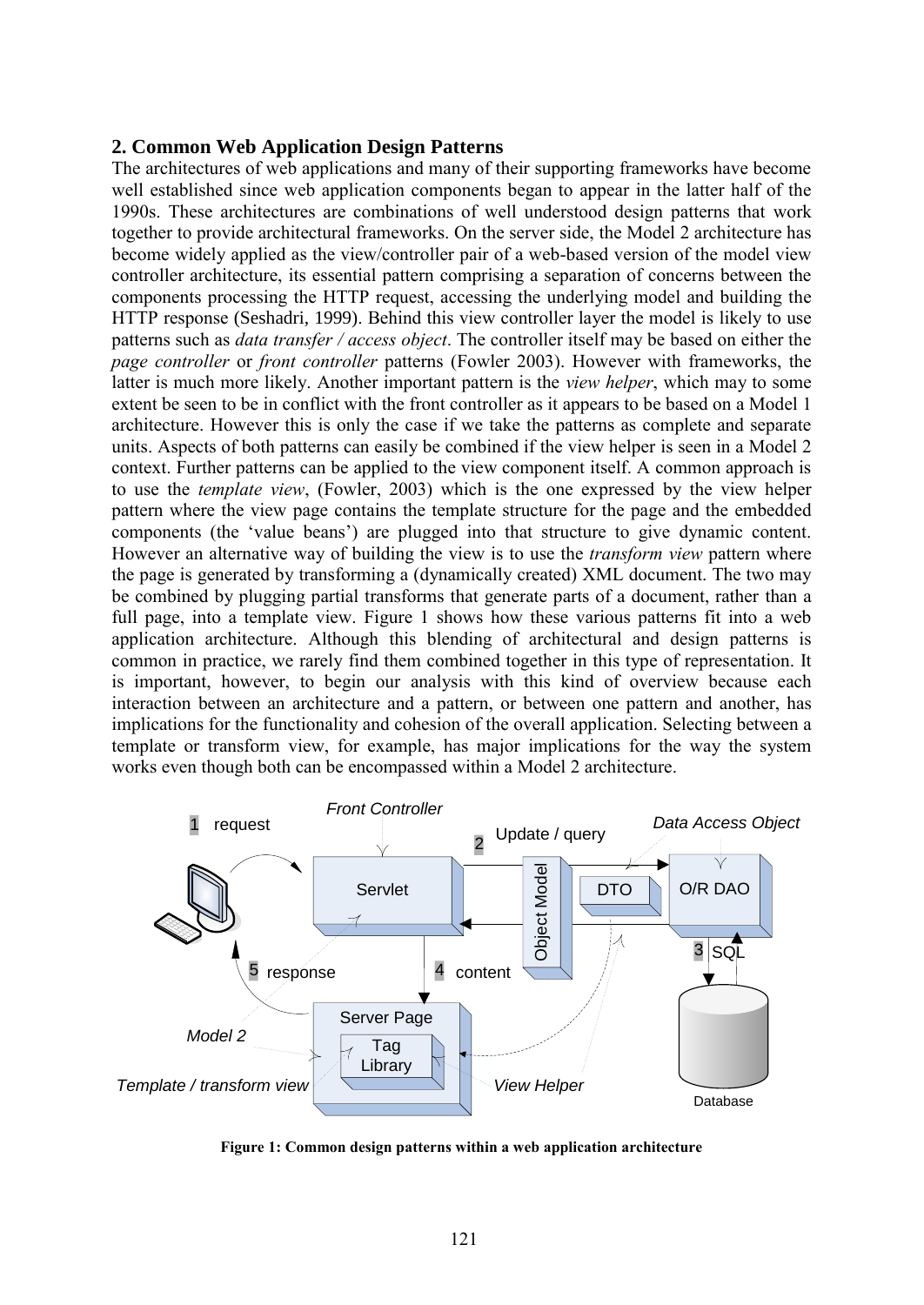On the client side, patterns are less well defined. For a totally thin client, which only renders markup, the only applicable patterns are those that relate to page sequencing, for example "wizard" workflows where a series of form pages are sequenced one after the other. Many of the other published patterns that relate to thin client architectures focus mostly on usability patterns (e.g. Graham 2003) rather than software architectures.

## **3. The Emergence of the Web 2.0 and Ajax**

The established web application patterns and architectures discussed in the previous section are still widely used. However the recent emergence of the Web 2.0 and Ajax (Asynchronous JavaScript and XML), which Booch (2006) suggests marks the move between  $5<sup>th</sup>$  generation and  $6<sup>th</sup>$  generation web applications, have led to further developments in the architectures of web applications to encompass these new approaches to web development, and new patterns are beginning to emerge as a result. Rich Internet Application Frameworks are also beginning to appear (Shan and Hua, 2006).

## *3.1 The Web 2.0*

The Web 2.0 is a term that has become widely used since the first Web 2.0 Conference in 2004. Although it might be categorized as an umbrella marketing term rather than a specific technology or architecture, some authors, notably O"Reilly (2005), have given it some concrete specifications through a set of published principles, practices and patterns. Many publications that discuss the Web 2.0 focus on rich user interfaces, in particular the use of Ajax, but the ideas of the Web 2.0 go beyond Ajax to include a wide range of ideas about how modern web applications should be developed. The key ideas underlying the Web 2.0 may perhaps be summarized as:

- The web as a software platform
- Service oriented architectures
- User and contributor communities

## *3.2 The web as a software platform*

In the past, the software platform that applications were built on was a particular computer operating system, for example Microsoft Windows or Linux. In contrast Web applications are able to span multiple operating systems because web browsers can render the same content regardless of the original system from which the page was downloaded. Further, "smart" clients can be integrated into applications that run over the web. For example, to download music we might use a PC to connect to a web server and also connect a mobile device to the PC, all using a single application. In this type of situation, the software platform that the overall application is running on is the Web, not just a single device.

## *3.3 Service oriented architectures*

In the early days of the Web, the focus was on the applications that were being used. For example the 'browser wars', primarily between Netscape and Microsoft in the mid 1990s, were about which application would be used to access the Web. More recently, the focus has been more on the underlying content available via the Web, rather than the specific applications that might be used. This content is made available using various forms of web service, which are data sources made available over the web using the eXtensible Markup Language (XML). One simple example of a web service is RSS (an acronym that has multiple roots, Really Simple Syndication, Rich Site Summary and RDF Site Summary), which uses XML to supply feeds of frequently updated information such as news and weather.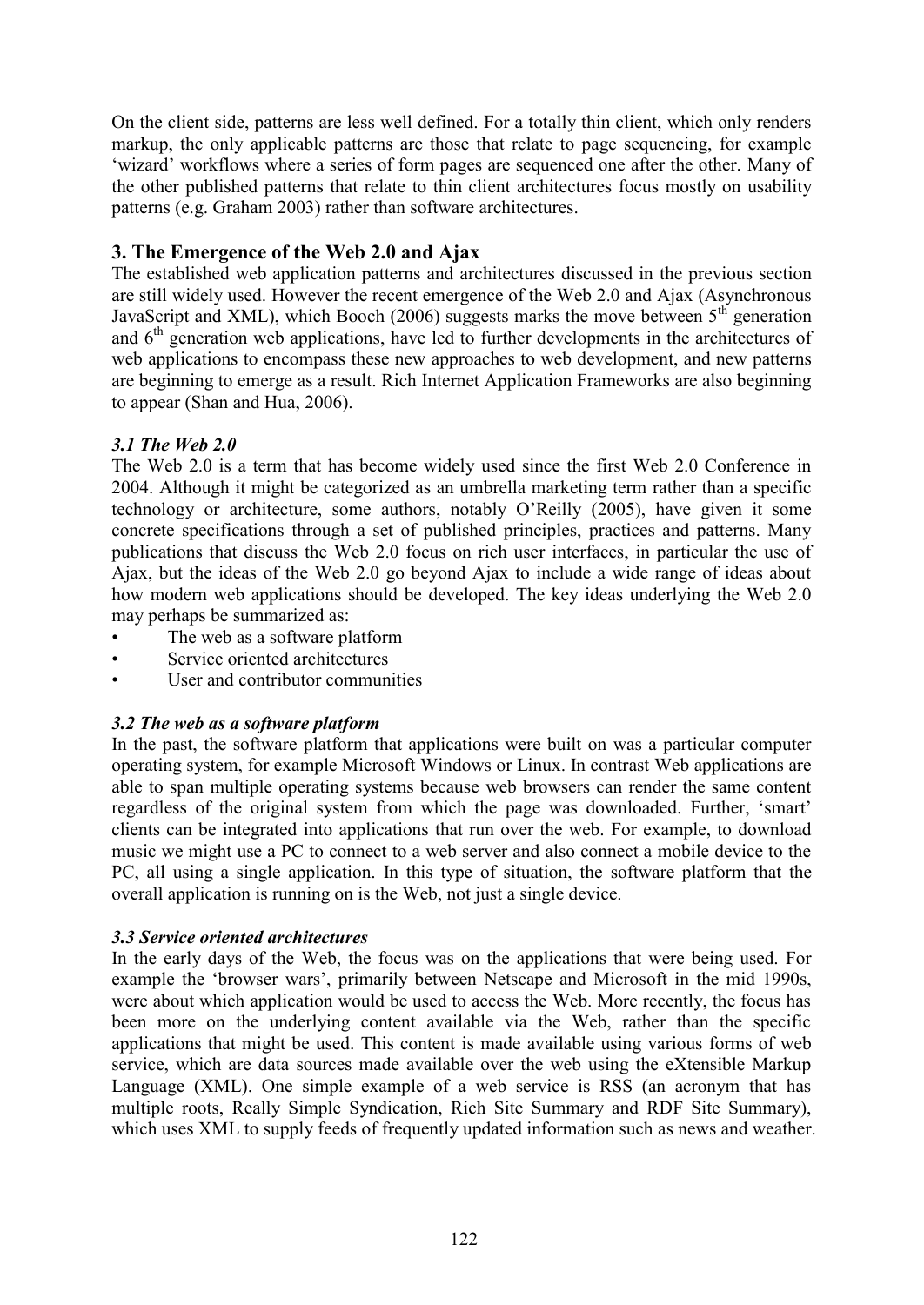#### *3.4 User and contributor communities*

Traditional software construction is about building self-contained applications for a particular purpose. In many Web 2.0 applications, instead of this type of central control, applications are about a community of users who participate in the application itself. A good example of this is Wikipedia, the on-line encyclopedia where anyone can create or edit entries. Of course opening up a web application to contributions from the user community is not appropriate for every system, but certain aspects of the approach to software development can be incorporated into many different types of web application.

#### *3.4 Ajax*

Asynchronous JavaScript and XML (Ajax) is a term coined by Garret (2005). At its simplest, Ajax makes it possible to update parts of a web page with data read from a server without having to refresh the whole page, making the user experience more like using a traditional desktop application rather than surfing a web site. Ajax itself is not a technology but rather a grouping of complementary technologies. Garret summarized Ajax as a combination of:

- Standards based presentation using XHTML and CSS
- Dynamic display and interaction using the Document Object Model (DOM)
- Data interchange and manipulation using XML and eXtensible Stylesheet Language Transformations (XSLT)
- Asynchronous data retrieval using the XMLHttpRequest
- JavaScript binding everything together

Figure 2 shows the general architecture of Ajax based systems. The key to this architecture is that the Ajax engine mediates between the user interface and the server, processing on the client where possible (using Dynamic HTML) and, where necessary, sending asynchronous HTTP requests and receiving XML data (or indeed data in any other suitable format) that it renders in the browser via the DOM.



**Figure 2: Ajax architecture (adapted from Garrett (2005))**

Equally importantly this processing can take place asynchronously. This means that the user does not have to wait for the server to respond in order to continue interacting with the application. Instead, the application is able to continue serving the user while at the same time handling the server response as and when it arrives. User activity in the browser continues even while the Ajax engine is submitting XMLHttpRequests to the server and waiting for responses. The Ajax engine is responsible for handling events associated with getting back the server response but the user does not have to wait for it. Ajax applications do not have to be asynchronous, however. In some cases it might be appropriate to wait for the server's response before continuing with the current process.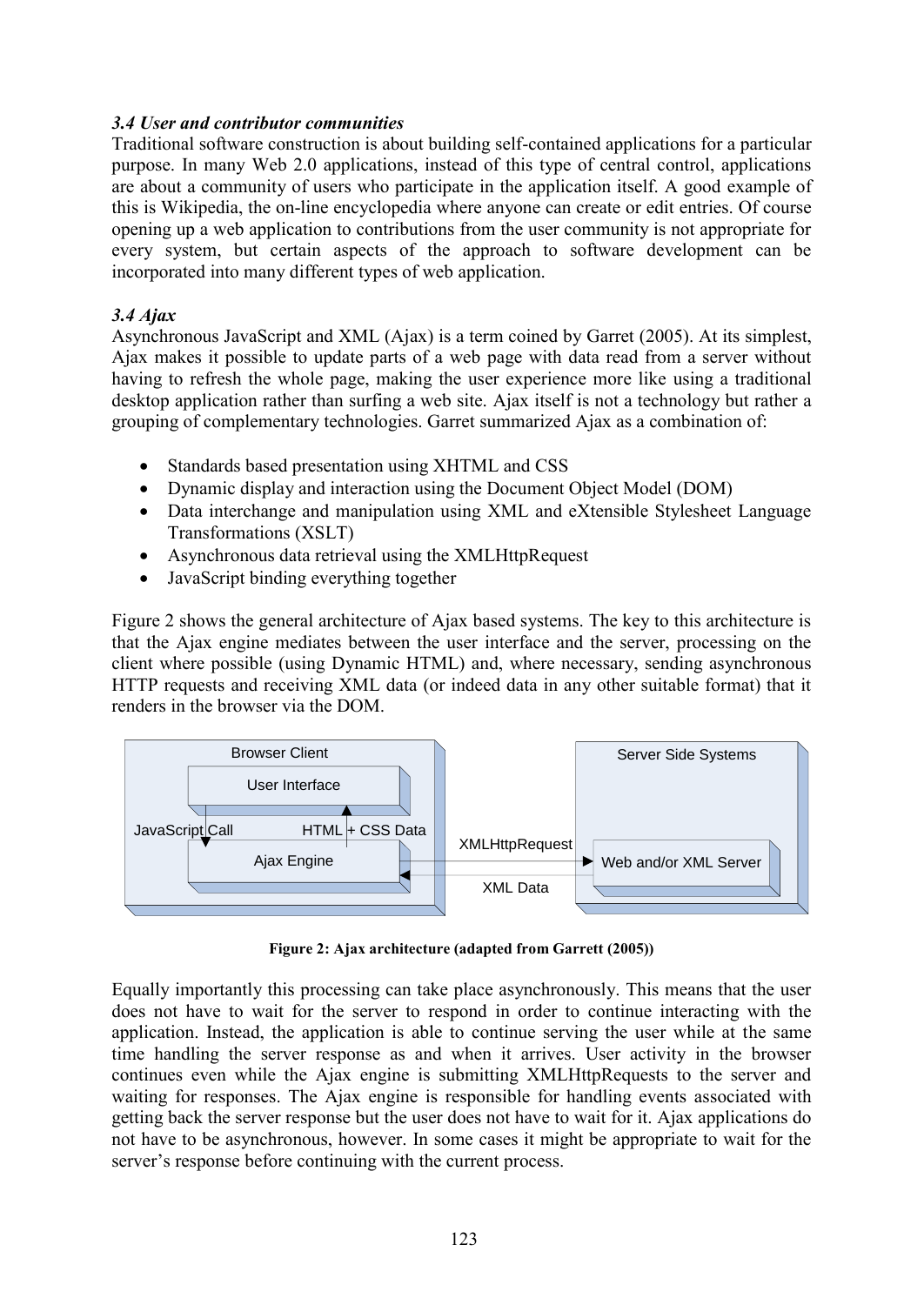Two major benefits that have been claimed for Ajax applications are improvements in both system and user performance, supported by a reduction in the interruptions of page reloading and a reduction in network traffic, while the major penalty appear to be in system complexity (Paulson 2005). Although published research is so far limited, there have been some attempts to measure Ajax performance, notably Smullen and Smullen (2006), indicating that the reduction in required bandwidth can indeed improve performance measured in terms of browser response times. Research on user performance has not so far been published, though Atterer and Schmidt (2007) discuss a tool that would support this type of analysis. In this paper we focus on the possibility of managing architectural complexity by understanding and integrating some emerging Ajax design patterns.

#### **4 Mining New Web Application Patterns and Architectures**

Since the emergence of the Web 2.0 and Ajax, new patterns and frameworks have emerged that challenge aspects of the architectures that we have grown familiar with. However due to the fragmentary nature of Ajax, which is an architectural idea rather than technology, and the many other aspects of the Web 2.0, there is little concrete information with which to identify the underlying patterns. For example, O"Reilly"s Web 2.0 patterns (O"Reilly, 2005) are in fact no more then heuristics at best, marketing slogans at worst. At no point do they include any architectural guidelines. Garret's (2005) original Ajax article provided us with some more guidance about Ajax architecture, but did not attempt to specify patterns. Underlying these two aspects is a "bifurcation" between the move towards the rich client technologies on the one hand, and service oriented architectures on the other (Booch 2006). The conflict between these two may not always be obvious, but can lead to some interesting problems, For example, it is problematic to build an Ajax client (rich client) for an RSS feed (service) because of the security restrictions of browsers. At best, you have to negotiate a warning message, at worst, the browser will refuse to connect to a third party server.

Fortunately some pattern based work is beginning to emerge that can help us to identify some useful architectural components that may be reused across different web application implementations. To some extent, Ajax has exhibited the characteristics of what Booch refers to as 'accidental architecture'. Importantly, he says that "by naming these accidental architectures, we again raise the level of abstraction by which we can describe and reason about a system" (Booch 2006, p.10). At present, we are beginning to see a number of Ajax patterns emerge but few architectural aspects. The Wiki based Ajax patterns page, for example, includes (at the time of writing) around 60 small scale pattern descriptions, but no patterns under the heading of 'Ajax Architecture' (Mahemoff 2007). In the following section we make some initial efforts to mine the literature for some patterns that could be regarded as being applicable at the architectural level.

## *4.1 Auto-completion architecture*

MacLanahan (2006) provides a sequence diagram representation of a conceptual implementation of auto completion, one of the most evident features of an Ajax implementation. In this pattern the JavaScript component creates and initializes the XMLHttpRequest object which connects to a servlet. The response is, of course, indicated as asynchronous and the final result is to update the Document Object Model (DOM). He further describes the server side implementation of an autocomplete process on the server using JavaServer Faces as an example framework. Though this is a framework specific example, the underlying patterns can be generalized to any Ajax application. There is a server side listener applied to each component, and further server side components that relate specifically to the client side field that is being used for data entry.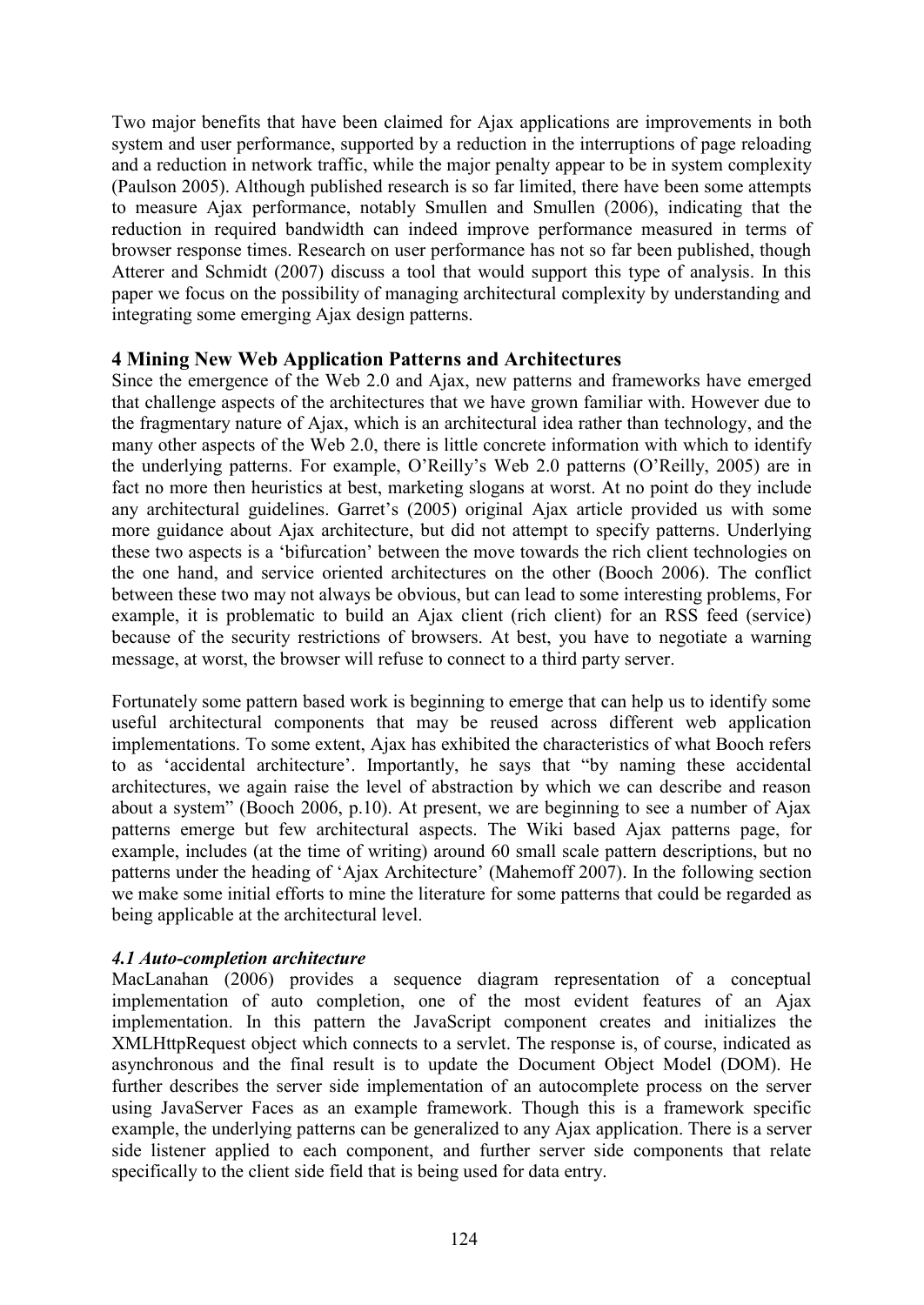#### *4.2 Delta management architecture*

Mesbah and van Deusen (2006) provide a useful description of the level of data interaction between client and server in an Ajax implementation, as part of their SPIAR architectural style. They define the "delta encoder / decoder" component on the server, that is responsible for identifying the delta between the previous and current state of the client, and ensuring that the minimum amount of data transfer takes place. This is an important feature of Ajax implementations, since one of the key points about Ajax is that we do not need to refresh an entire page, much of which is duplicated, when all that has changed is one small part of the content.

#### *4.3 Client side buffering*

Mahemoff (2007) lists a series of Ajax patterns that he describes as 'architectural', though they are really small architectural components. These include *local event-handling*, which can be supported by a *local cache*, and *predictive download*. To further improve the client server efficiency, he proposes various alternative strategies such as *submission throttling* or *explicit submission*. All of these architectural concepts can be merged at a higher level of abstraction into a component of the Ajax engine that manages interaction by ensuring that the number of XMLHttpRequests made to the server is minimized. We will refer to this general component as the XMLHttpRequest buffer.

Figure 3 shows how the three general architectural Ajax patterns might be integrated into a Web application architecture. The XMLHttpRequest Buffer pattern becomes integrated with the Ajax engine on the client to minimize data transfer to the server. On the server side, the auto completion components are chained before the delta encoder/decoder in order to minimize data transfer back to the client.



**Figure 3: Ajax architectural patterns**